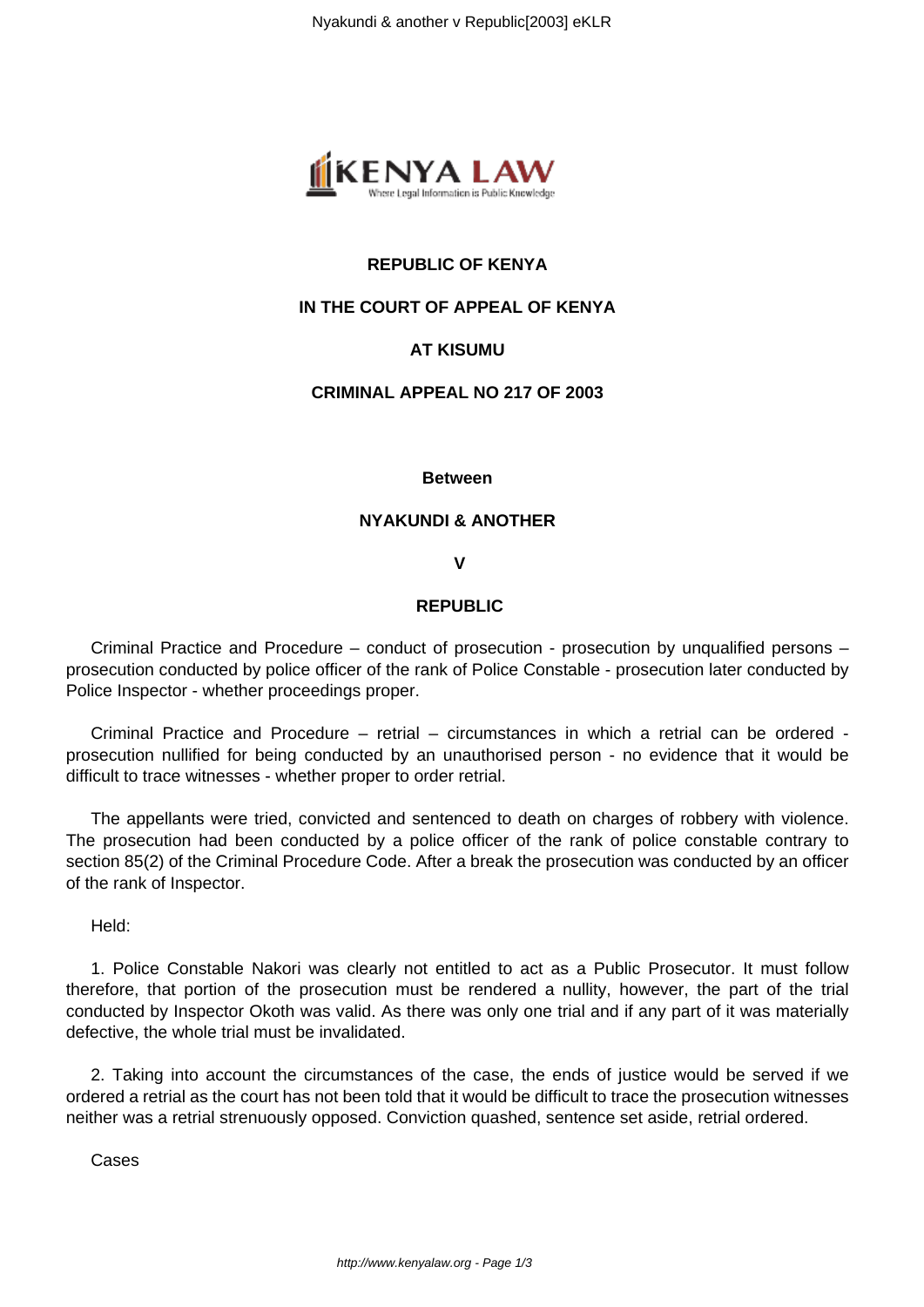Elirema & another v Republic [2003] KLR 537

**Statutes** 

Criminal Procedure Code (cap 75) section 85(2) Advocates

Mr Onsongo for the Appellants.

November 28, 2003, the following Judgment of the Court was delivered. This is an appeal from the judgment of the superior court (Wambilyangah J) delivered on 25th September 2002. In the Memorandum of Appeal (which is stated to be petition of appeal) five grounds of appeal are set out but when the appeal came up for hearing on 25th November 2003, Mr Onsongo, counsel for the appellants, was of the view that the appeal could be decided upon one ground only which was to the effect that there was a mistrial before the Senior Resident Magistrate's Court. The fourth ground of appeal stated:-

"4. The entire trial was a nullity as the court prosecutor was not a person entitled to prosecute on the basis of the provisions of section 85 (2) of the Criminal Procedure Code."

The appellants herein, Thomas Ogamba Nyakundi and Jairus Mose Nyakundi were jointly charged with robbery with violence contrary to section 296(2) of the Penal Code. The particulars of the offence were that on the 24th day of September 2001 at about 8.00 pm at Nyaigesa village Miruka sub location in Nyamira district of the Nyanza province jointly with others not before court while armed with pistols, pangas and rungus and other crude weapons they robbed Douglas Mongare Nyaundi of cash Kshs 5,157/= and a radio cassette make National Panasonic valued at Kshs 6,650/= all valued at Kshs 11,807/= and at or immediately before or immediately after the time of such robbery, used actual violence against him in order to obtain or retain the property so stolen. The trial commenced before the Senior Resident Magistrate, Mr K W Kiarie on 25th October, 2001. The prosecutor was PC Makori. It is recorded that three prosecution witnesses testified and the trial was then adjourned to 12th November 2001. There was, however, no hearing on 12th November 2001 as the trial was adjourned once again to 23rd November 2001, when Inspector Okoth (and not P C Makori) appeared for prosecution. Two witnesses were called by the prosecution and then the appellants defended themselves on oath. They called two defence witnesses who also testified. Judgment was then reserved to 7th December, 2001, when the appellants were convicted as charged and each of them sentenced to death as mandatorily provided by the law. Their first appeal to the Superior Court was dismissed as already stated on 25th September, 2002. They now come before this Court by way of second appeal.

In this appeal a point of law has been raised to the effect that the entire trial was a nullity as the court prosecutor was not a person entitled to prosecute on the basis of the provisions of section 85(2) of the Criminal Procedure Code which provides:

"The Attorney General by writing under his hand, may appoint any advocate of the High Court or person employed in the public service, not being a police officer below the rank of assistant inspector of police to be a public prosecutor for the purposes of any case."

(underlying provided) According to the narrative we have given above as relates to the trial before the learned senior resident magistrate, the first portion of the prosecution was conducted by Police Constable Makori when three prosecution witnesses testified. The second portion of the prosecution was conducted by Inspector Okoth.